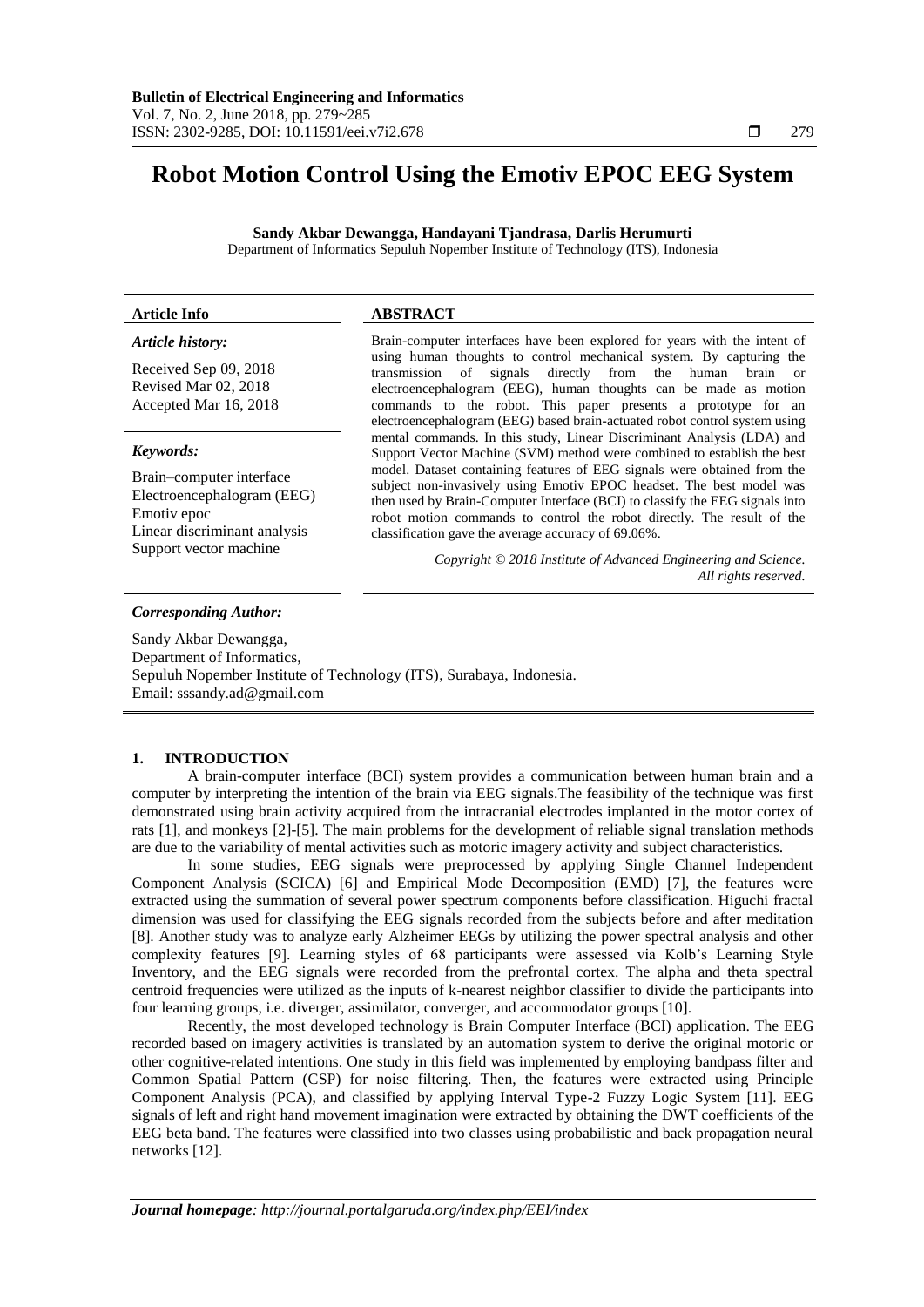Another application, the assessment of different stimulus modalities of video games using Emotiv EEG showed that intensity game play was related to the frequency bands. During high-intensity events, beta and gamma power was significantly increased compared to low intensity events [13]. EEG signals captured by the Emotiv Epoc Headset were applied to control the Spykee mobile robot via a wireless communication. The pattern recognition was carried out by the echo state network [14]. The BCI system for controlling a LEGO Mindstorms NXT robot using Neurosky headset and Emotiv Epoch was evaluated based on participant's experience with a descriptive label on a 7-point scale. The result had the average of 4.2 and the standard deviation of 1.2 for controlling the robot to move forward and to end the track [15].

The Emotiv EPOC system was studied for the capability to recognize the P300 event-related potential for P300-speller based on the oddball paradigm [16]. The Emotiv EPOC system was also tested and compared with the medical grade system for the auditory ERP research [17] and the P300 speller-like system [18]. The P300 event-related potentials for disable Subjects using stimuli of the six-choice P300 paradigm were classified using singular spectrum analysis (SSA) and multilayer perceptron (MLP) [19], andwavelet transform, MLP, and soft margin SVM [20].

This study employed the Emotiv EPOC to control a mobile robot to move forward, backward, turn right, turn left, and neutral, via EEG imagery motion. The Emotiv EPOC headset has 14 saline electrodes and 2 reference electrodes which are used to collect EEG data from the subject, and transmit the data wirelessly to a computer for processing. Initially, EEG signals of imagery motion were recorded and processed off-line to train the classification system, which consisted of Linear Discriminant Analysis (LDA) and Support Vector Machine (SVM). Then the obtained model was applied to predict the class of the real-time EEG signals and the result was translated into one of the five motion commands. Since the recognition of the EEG signals was used to control a mobile robot in real-time processing, the sampled EEG signals of 14 channels (after normalization every 0.5 s) were used directly as the feature vector of the classifier.

### **2. MATERIAL**

Raw EEG data were obtained from the EEG data recording of mental command thought of a test subject using the Emotiv EPOC. EEG data recording process was done by using Emotiv Xavier testbench software. The use of Emotiv EPOC device by a test subject is shown in Figure 1.



Figure 1. The test subject used Emotiv EPOC headset to record EEG data

EEG was recorded when the test subject thought certain mental commands by imagining the movement of the object. The test subject must focus, relax, and there are not many disturbing movements when doing the mental commands. We used "Mental Command Suite" to help the test subject do the mental commands that allowed the test subject to control the motion of a 3-dimensional cube using his mind. The 3D cube can move up, down, left and right according to the test subject's mind, as shown in Figure 2. The mental command suite is included in Emotiv Xavier software.

From the process of recording the data, we obtained raw EEG data consisting of 5 classes of motion: neutral, forward, backward, turn right and turn left. Each class had 5 minutes of data and 14 features (of 14 Emotiv EPOC sensor channels), as shown in Figure 3. The EEG sampling rate was 128 Hz.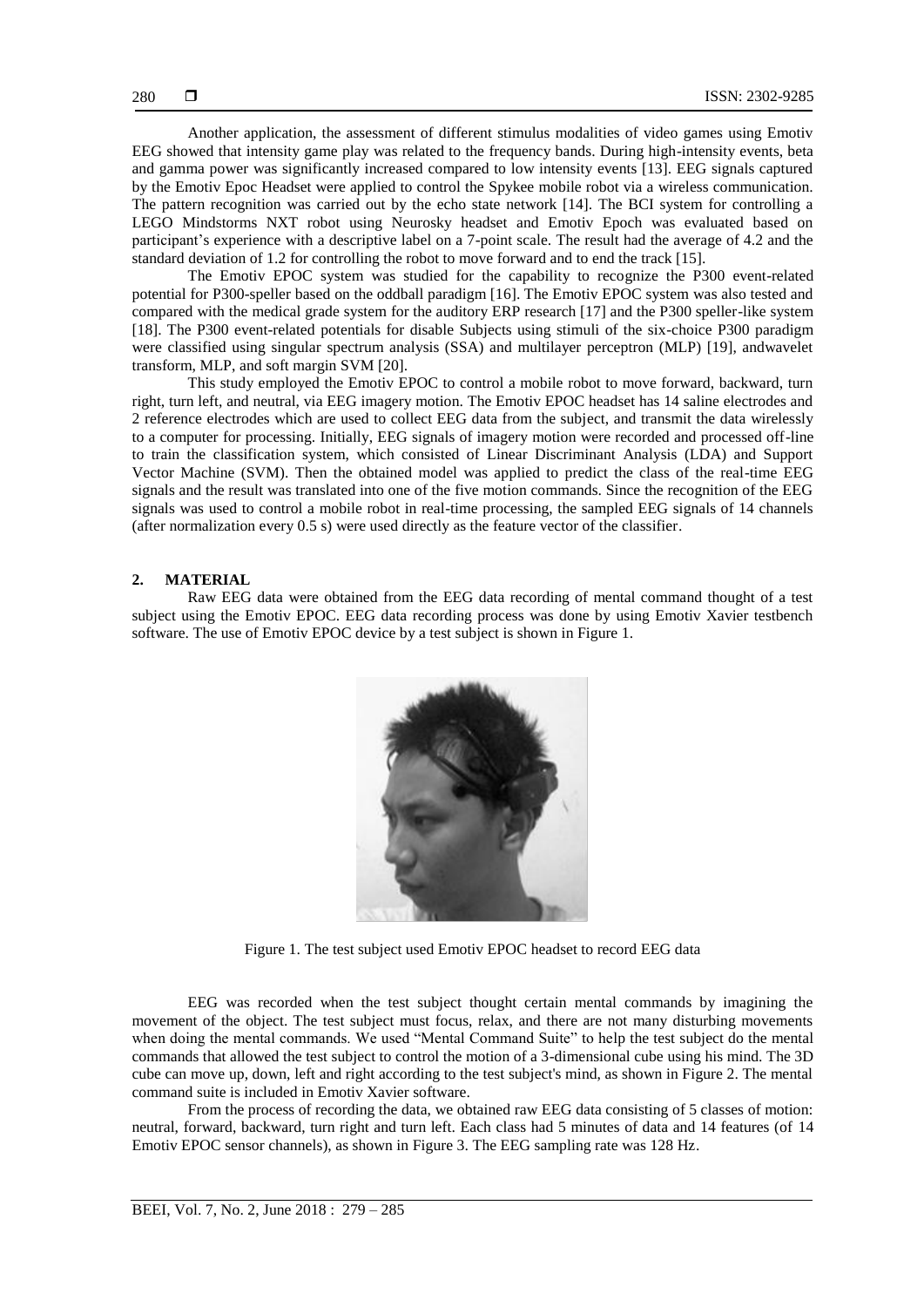281



| $V$ AFS<br>$-1.02$ | 37.00<br>w.                                                                                                                                                                                                                  | w.<br>$9 - 10$ | 45<br>×.           | 4.33<br>2.70                                                                                                                                                                                                                  | $\mathcal{L}$<br><b>VOID</b> | $-7.001$<br><b>VENTS</b>                         |
|--------------------|------------------------------------------------------------------------------------------------------------------------------------------------------------------------------------------------------------------------------|----------------|--------------------|-------------------------------------------------------------------------------------------------------------------------------------------------------------------------------------------------------------------------------|------------------------------|--------------------------------------------------|
|                    |                                                                                                                                                                                                                              |                |                    | กลุ่มกับและพ.ศาราชาการเกิดเกล้านและการการเกิดเกล้านๆทางกับการในประกอบกับการการกินทาง                                                                                                                                          |                              |                                                  |
|                    |                                                                                                                                                                                                                              |                |                    | and property the construction of the construction of the construction of the construction of the construction of                                                                                                              |                              |                                                  |
|                    |                                                                                                                                                                                                                              |                |                    |                                                                                                                                                                                                                               |                              |                                                  |
|                    |                                                                                                                                                                                                                              |                |                    |                                                                                                                                                                                                                               |                              |                                                  |
|                    |                                                                                                                                                                                                                              |                |                    | juurkansjesta rotkastiivattinessa tardutusta maailmusestuvan maakassussa kuininnumista palattivatse mussintivastum.                                                                                                           |                              |                                                  |
|                    |                                                                                                                                                                                                                              |                |                    | بالوحدان والمتعادة المعارفة المتعربية التقريبات التوافيل المتعارف المتعارف المتعارف المتعارف المتعارف المتعارف المتعارف المتعارف المتعارف المتعارف المتعارف المتعارف المتعارف المتعارف المتعارف المتعارف المتعارف المتعارف ال |                              |                                                  |
|                    |                                                                                                                                                                                                                              |                |                    |                                                                                                                                                                                                                               |                              |                                                  |
|                    |                                                                                                                                                                                                                              |                |                    |                                                                                                                                                                                                                               |                              |                                                  |
|                    | provident such as other from the such a complete than the constitution of the state of                                                                                                                                       |                |                    |                                                                                                                                                                                                                               |                              | <b>Machine Massach Microsoft Holland Country</b> |
|                    |                                                                                                                                                                                                                              |                |                    |                                                                                                                                                                                                                               |                              |                                                  |
|                    |                                                                                                                                                                                                                              |                |                    |                                                                                                                                                                                                                               |                              |                                                  |
|                    |                                                                                                                                                                                                                              |                | senyatahusanni jir |                                                                                                                                                                                                                               |                              |                                                  |
|                    | کارنی انگلیسی از این استاده استاده از این استادهای این این استادهای استادهای استادهای استادهای استادهای استادهای استادهای استادهای استادهای استادهای استادهای استادهای استادهای استادهای استادهای استادهای استادهای استادهای |                |                    |                                                                                                                                                                                                                               |                              |                                                  |

Figure 2. A 3D cube model as a tool to facilitate test subjects in performing the mental command: a) turn left command, b) turn right command, c) forward command, d) backward command

Figure 3. The raw EEG data that recorded by 14 saline electrodes

# **3. RESEARCH METHOD**

The system classification to control the mobile robot is illustrated in Figure 4. It consisted of three stages, i.e. preprocessing, processing, and post-processing. The recorded EEG called the raw EEG was used to train the classifier off-line. Then, the model of the classifier predicted the on-line class of the real-time EEG.



Figure 4. Flowchart of the system

## **3.1. Preprocessing**

This stage aimed to eliminate the noise signal and to normalize the data before the data were processed further. The processes that were carried out at this stage was Butterworth bandpass filtering and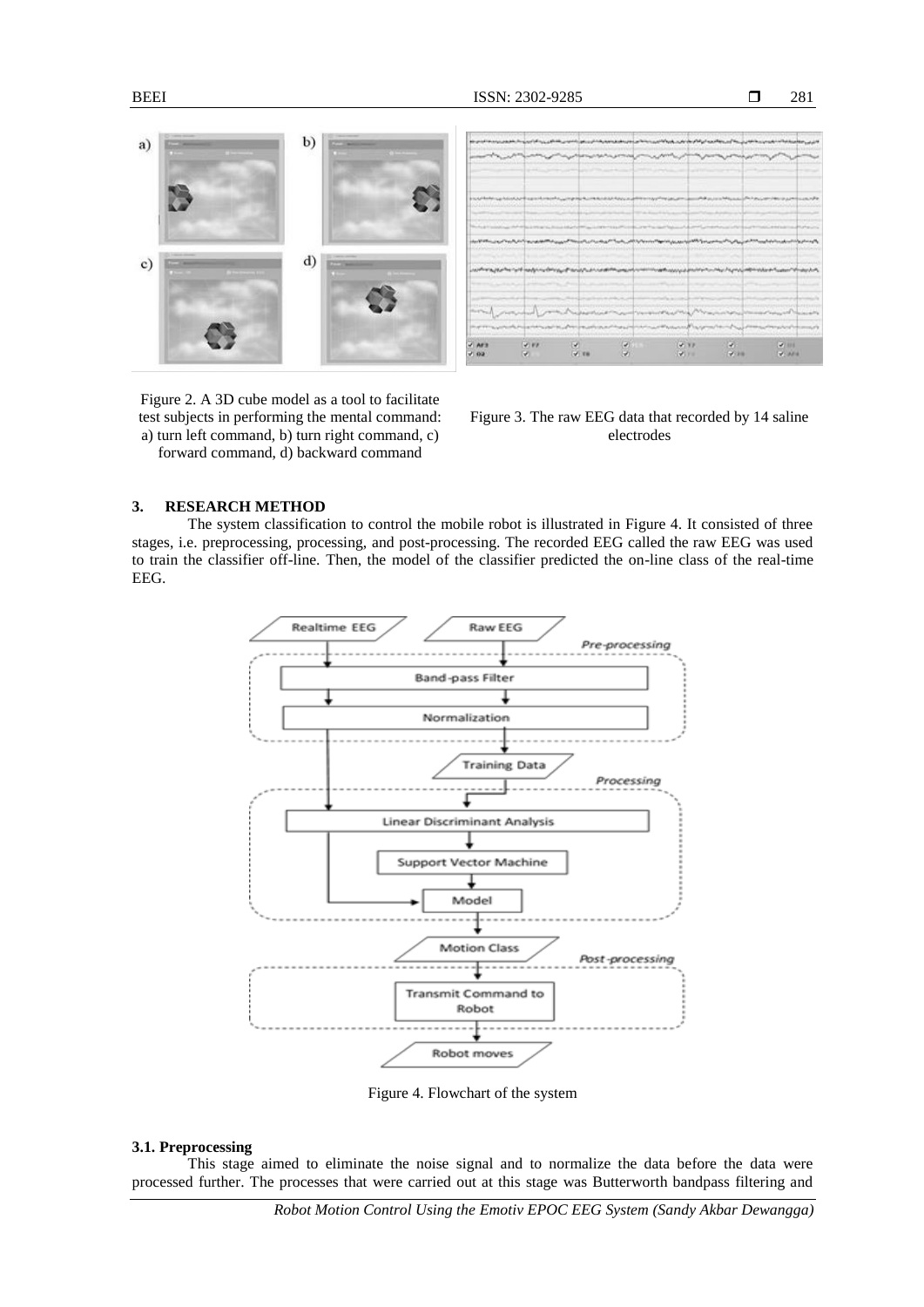normalizing data. Butterworth bandpass filters are causal and of various orders. We used a Butterworth bandpass filter of 4th order with lower and upper cutoff frequencies 29 Hz and 40Hz, respectively.

The EEG data from the Emotiv EPOC had 14 attributes from 14 electrode channels and sampled at 128 Hz. The data were then normalized separately for each channel. Normalization was performed every 0.5 s of data (64 samples) using the following formula,

$$
Y = \frac{X - \bar{X}}{30} \tag{1}
$$

where the number 30 is the average signal amplitude of the headset.

#### **3.2. Processing**

This stage aimed to get the model that was used in the classification process of real-time EEG data. The processes carried out at this stage were to train the combined classifier, i.e. linear discriminant analysis (LDA) and support vector machine (SVM). The interface to process data training is shown in Figure 5.

The selection of training data was determined as random sequences of length N seconds of each class of commands. The N second length sequence was determined by the duration of recording the training data. Then the raw EEG data were obtained by combining all sequences from each class of commands. For testing data, we used the whole EEG data. Illustration of the selection of training data can be seen in Figure 6.



Figure 5. The interface of BCI's data training process Figure 6. Illustration of the selection of training data

We applied this raw EEG data as the LDA input. The LDA projection was then used as the SVM data input. Support Vector Machine is basically a binary classifier. Because the classification had more than two classes, multiple SVMs with a one-against-one scheme were built. After the SVM training, we obtained the model for classifying real-time EEG data. The output class was then translated to a motion command. The motion command class determination was performed every 0.5 s for 64 samples of EEG data. The display of the real-time EEG classification process is shown in Figure 7.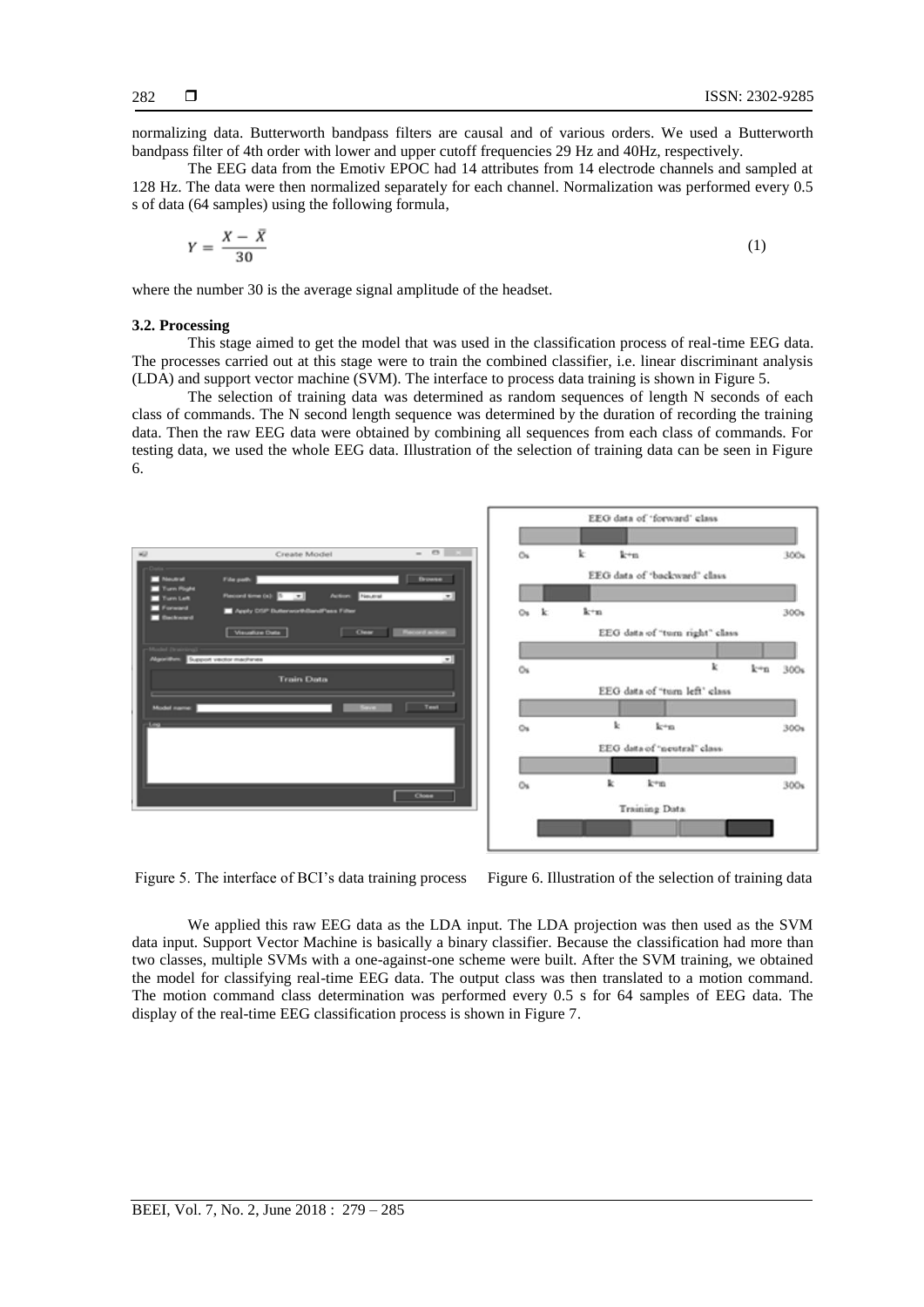| 100                                                                                                                      | EmotivEngine Realtime Client by sssandyad                   | ×                                  |
|--------------------------------------------------------------------------------------------------------------------------|-------------------------------------------------------------|------------------------------------|
| Neuro Headset Status Control -<br>Headset On<br><b>TimeFromStart</b><br>28.063179<br>WirelessSignalStatus<br>GOOD_SIGNAL | Polling<br>Sampling Rate<br>128<br><b>Buffer Size</b><br>64 | <b>Neutral</b>                     |
| <b>BatteryChargeLevel</b><br>$\overline{A}$                                                                              | AF3                                                         |                                    |
| Forward                                                                                                                  | AF4                                                         | Munder-Mulin and remain Mulin Mund |
| <b>Turn Right</b><br><b>Turn Left</b><br>Stop                                                                            | <b>COUNTER</b>                                              |                                    |
| <b>Backward</b>                                                                                                          | F3                                                          |                                    |
| Port Connection<br>Comm Port<br>o.<br><b>Baud Rate</b><br>Connect                                                        | F4<br>F7                                                    |                                    |
| Configuration Start EmoEngine Start Data Polling Stop Data Polling                                                       | Eg                                                          |                                    |

Figure 7. Display of the real-time EEG classification process

### **3.3. Post-processing**

After the classification process, motion commands were sent to move the robot. The next command was sent to the robot if the class obtained was different from the previous one. The motion command was sent in the form of a single character and transmitted via serial communication. The robot used was a wheeled robot that could move forward, backward, turn right, and turn left. The robot was connected wirelessly with BCI program using XBee PRO transmitter. The physical form of the robot and transmitter can be seen in Figure 8.



Figure 8. The motion command was sent from BCI to the robot wirelessly (a) A wheeled robot that could move forward, backward, turn right and turn left (b) Transmitter robot XBee PRO which connected the robot with a Brain Computer Interface (BCI) wirelessly

## **4. RESULTS AND DISCUSSION**

For the first scenario, the system was tested for the classification process of the combined LDA and SVM by varying the recording duration. Lower and upper cutoff frequencies were 29 Hz and 40 HZ, respectively. The results indicated that, the accuracy was better for longer duration of time up to 25 s and the accuracy for the neutral position was the highest, as shown in Table 1.

| Table 1. Accuracy for Various Recording Times |         |                 |         |       |         |              |
|-----------------------------------------------|---------|-----------------|---------|-------|---------|--------------|
| Recording Time                                | Forward | <b>Backward</b> | Right   | Left  | Neutral | Average      |
| (second)                                      | $(\%)$  | (% )            | $(\% )$ | (% )  | (% )    | Accuracy (%) |
| 5                                             | 61.11   | 58.96           | 61.09   | 63.56 | 74.08   | 63.76        |
| 8                                             | 54.32   | 57.93           | 60.53   | 61.05 | 73.02   | 61.37        |
| 10                                            | 63.79   | 63.35           | 64.01   | 60.21 | 81.59   | 66.59        |
| 15                                            | 64.38   | 66.49           | 69.29   | 62.69 | 83.80   | 69.33        |
| 20                                            | 65.39   | 69.99           | 68.25   | 64.59 | 83.23   | 70.29        |
| 25                                            | 70.99   | 64.59           | 66.81   | 71.21 | 85.75   | 71.87        |
| 30                                            | 69.02   | 60.50           | 61.31   | 64.78 | 90.54   | 69.23        |
| 40                                            | 70.83   | 66.78           | 70.02   | 65.80 | 81.47   | 70.98        |
| 50                                            | 64.53   | 65.06           | 67.45   | 58.89 | 90.72   | 69.33        |
| 60                                            | 67.56   | 54.75           | 69.50   | 68.95 | 87.24   | 69.60        |

*Robot Motion Control Using the Emotiv EPOC EEG System (Sandy Akbar Dewangga)*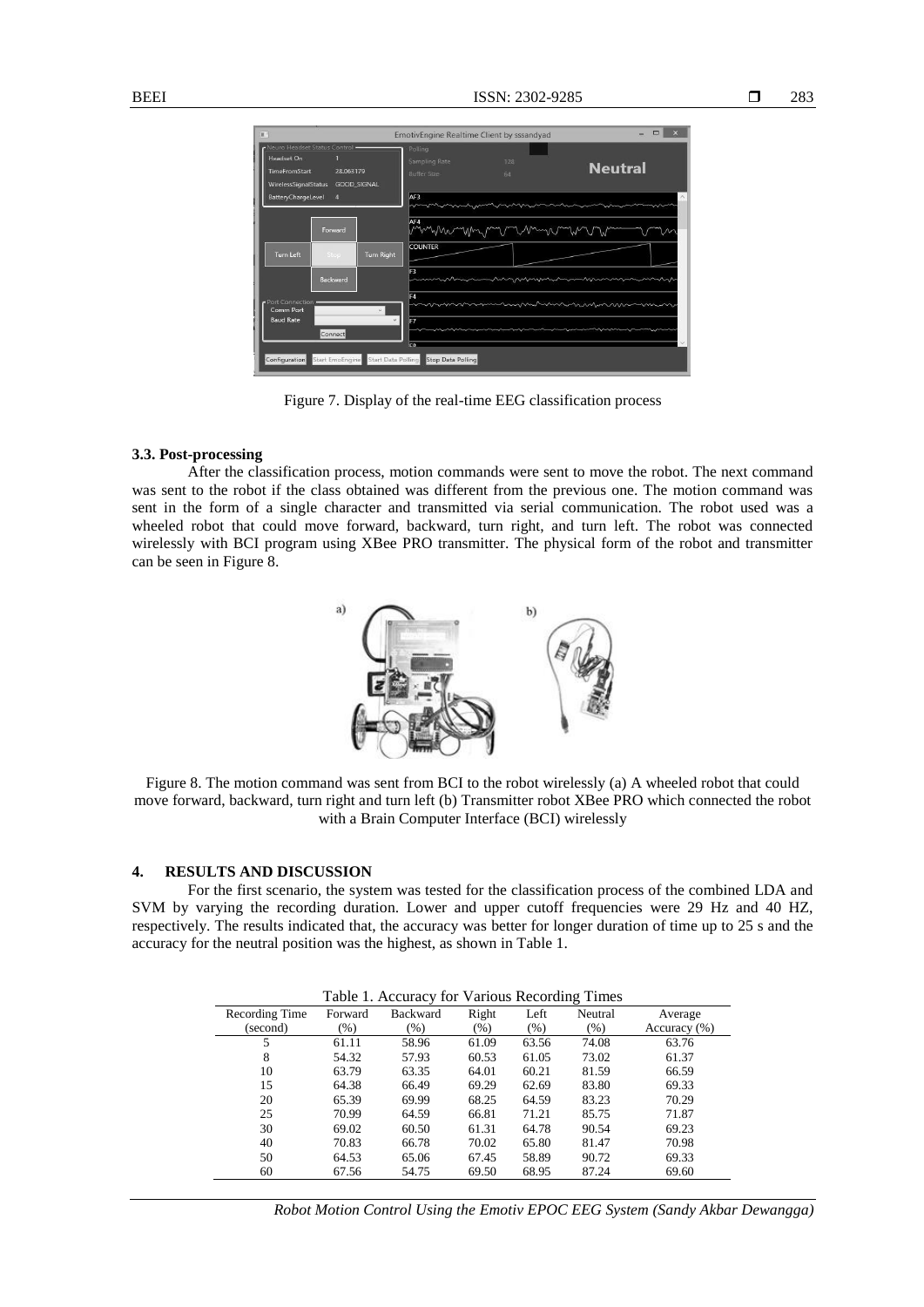For the second scenario, the classification process was also performed using various values for lower and upper cutoff frequencies of the Butterworth bandpass filter. Both test variables were combined and performed for 10 iterations for each combination. Each combination was tested using a 30 second recording time. Detailed testing of the accuracy of this scenario is shown in Table 2. Based on the results of this scenario, the most optimal average accuracy was 70.28% for lower and upper cutoff frequencies 28 Hz and 39 Hz, respectively.

| Table 2. The results of Classification Accuracy |                |                |              |  |  |
|-------------------------------------------------|----------------|----------------|--------------|--|--|
| No.                                             | Lower cutoff   | Upper cutoff   | Average      |  |  |
|                                                 | frequency (Hz) | frequency (Hz) | Accuracy (%) |  |  |
|                                                 | 16             | 40             | 45.55        |  |  |
| $\overline{c}$                                  | 22             | 40             | 58.91        |  |  |
| 3                                               | 31             | 40             | 68.43        |  |  |
| 4                                               | 33             | 40             | 67.42        |  |  |
| 5                                               | 29             | 37             | 67.32        |  |  |
| 6                                               | 29             | 39             | 69.69        |  |  |
| 7                                               | 29             | 45             | 63.70        |  |  |
| 8                                               | 29             | 43             | 65.17        |  |  |
| 9                                               | 28             | 39             | 70.28        |  |  |
| 10                                              | 30             | 40             | 68.55        |  |  |

For the third scenario, the classification was carried out for 2, 3, 4, and 5 classes with a 30 s recording time. The average accuracy for 2, 3, 4, and 5 classes was 89.45%, 82.50%. 76.30%, and 67.52%, respectively.

All of the above scenarios applied the combined LDA and SVM. The combined LDA and SVM produced a good model for classifying EEG data for mental commands to control robot motion. The classification of 5 classes with a 30 s recording time, showed that the combined LDA and SVM yielded better accuracy than using only LDA and SVM separately. The average accuracy for LDA, SVM, and the combined LDA and SVM were 56.13%, 67.42%, and 69.06%, respectively.

#### **5. CONCLUSION**

From the results, it can be concluded that classifying EEG mental command data using a combination of LDA and SVM provides better performance than using LDA and SVM separately. This can produce an accuracy of at least 60% by varying the cutoff frequencies of the Butterworth bandpass filter by about 29 Hz and 40 Hz for lower and upper cutoff frequencies. The recording time of 25 or 30 seconds maintains its accuracy greater than 65%. The experiments show that smaller number of classes provide greater accuracy with the maximum average accuracy of 89.45%.

#### **REFERENCES**

- [1] Chapin JK, Moxon KA, Markowitz RS, Nicolelis MAL. Real-time Control of a Robot Arm using Simultaneously Recorded Neurons in the Motor Cortex. *Nature Neurosci.* 2: 664–670, 1999.
- [2] Wessberg J. et al. Real-time Prediction of Hand Trajectory by Ensembles of Cortical Neurons in Primates. *Nature*. 408: 361–365, 2000.
- [3] Taylor DM, Tillery SIH, Schwartz AB. Direct Cortical Control of 3D Neuroprosthetic Devices. *Science.* 296: 1829– 1832, 2002.
- [4] Serruya MD, Hatsopoulos NG, Paninski L, Fellows MR, Donoghue J. Instant Neural Control of a Movement Signal. *Nature*. 416: 141–142, 2002.
- [5] Nicolelis MAL. Brain-machine Interfaces to Restore Motor Function and Probe Neural Circuits. *Nature Rev. Neurosci*. 4: 417–422, 2003.
- [6] Tjandrasa H, Djanali S. Classification of EEG Signals Using Single Channel Independent Component Analysis, Power Spectrum, and Linear Discriminant Analysis. *Lecture Notes in Electrical Engineering (LNEE), Springer* 387: 259-268, 2016.
- [7] Tjandrasa H, Djanali S, Arunanto FX. *Feature extraction using combination of intrinsic mode functions and power spectrum for EEG signal classification.* 2016 9th International Congress on Image and Signal Processing, BioMedical Engineering and Informatics (CISP-BMEI). Datong. 1498–1502, 2016.
- [8] Harne BP. Higuchi Fractal Dimension Analysis of EEG Signal before and after OM Chanting to Observe Overall Effect on Brain. *International Journal of Electrical and Computer Engineering*. 4: 585-592, 2014.
- [9] McBride JC et al. Spectral and Complexity Analysis of Scalp EEG Characteristics for Mild Cognitive Impairment and Early Alzheimer's Disease. *Computer Methods and Programs in Biomedicine*. 114: 153–163, 2014.